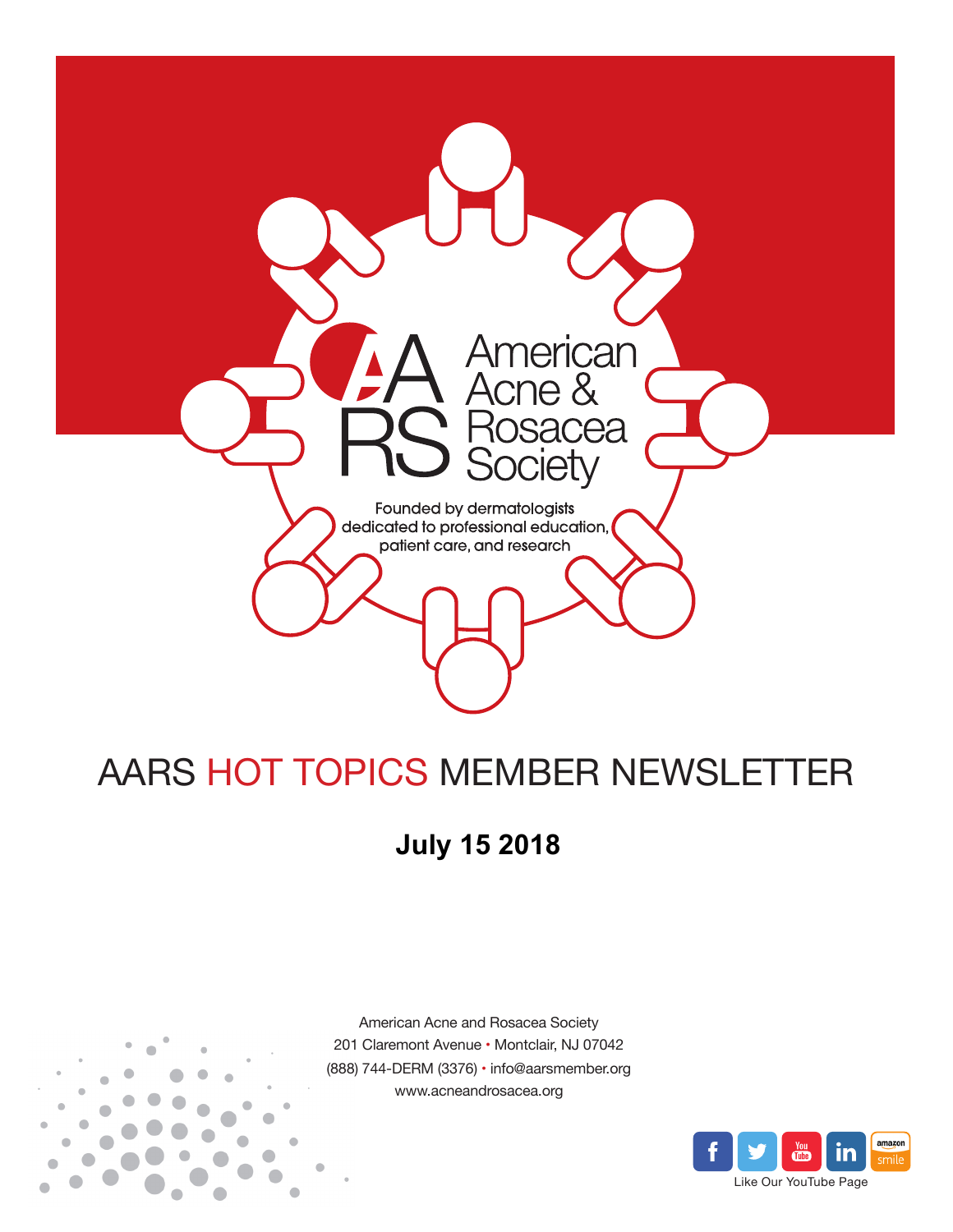

American Acne & Rosacea Society Member Newsletter | www.acneandrosacea.org

*We encourage you to invite your colleagues and patients to get active in the American Acne & Rosacea Society! Visit www.acneandrosacea.org to become member and donate now on www.acneandrosacea.org/ donate to continue to see a change in acne and rosacea.*

## **TABLE OF CONTENTS**

#### **Industry News**

#### **New Medical Research**

The evaluation of psychiatric comorbidity... in adolescents with acne ........................3 [Comparison of efficacy of aminolaevulinic acid photodynamic therapy](#page-3-1) ....................3 Acne prevalence in 9 to 14-year-old old patients attending pediatric...clinics .......... 4 [Correlation of hormonal profile and lipid levels with female adult acne](#page-4-1) ....................4 [Antimicrobial susceptibility of cutibacterium acnes isolated from Ecuadorian](#page-5-0) pts..... 5 [Codelivery of benzoyl peroxide & adapalene using modified liposomal gel.](#page-5-1).............5 [Successful treatment of erythematotelangiectatic rosacea with intense pulsed](#page-5-2) .......5 [Long-term effects of intense pulsed light treatment on the ocular surface.](#page-6-0)................ 6 [Short-term exposure of human sebocytes to 13-cis retinoic acid](#page-6-1) .............................6 [Efficacy and tolerability of an acne treatment regimen with antiaging benefits.](#page-6-2)........ 6 [Tumor necrosis factor antagonists in the treatment of](#page-7-0) PASH syndrome ..................7 [Is oral omega-3 effective in reducing mucocutaneous side effects.](#page-7-1)..........................7

## **Clinical Reviews**

| Relationship between helicobacter pylori and rosacea: review and discussion  8 |  |
|--------------------------------------------------------------------------------|--|
| Prescription to over-the-counter switch of metronidazole and azelaic acid 8    |  |
|                                                                                |  |

## **Patient Communication / Counseling**

[Patient preferences and therapeutic satisfaction with topical agents for rosacea.](#page-9-1)....9

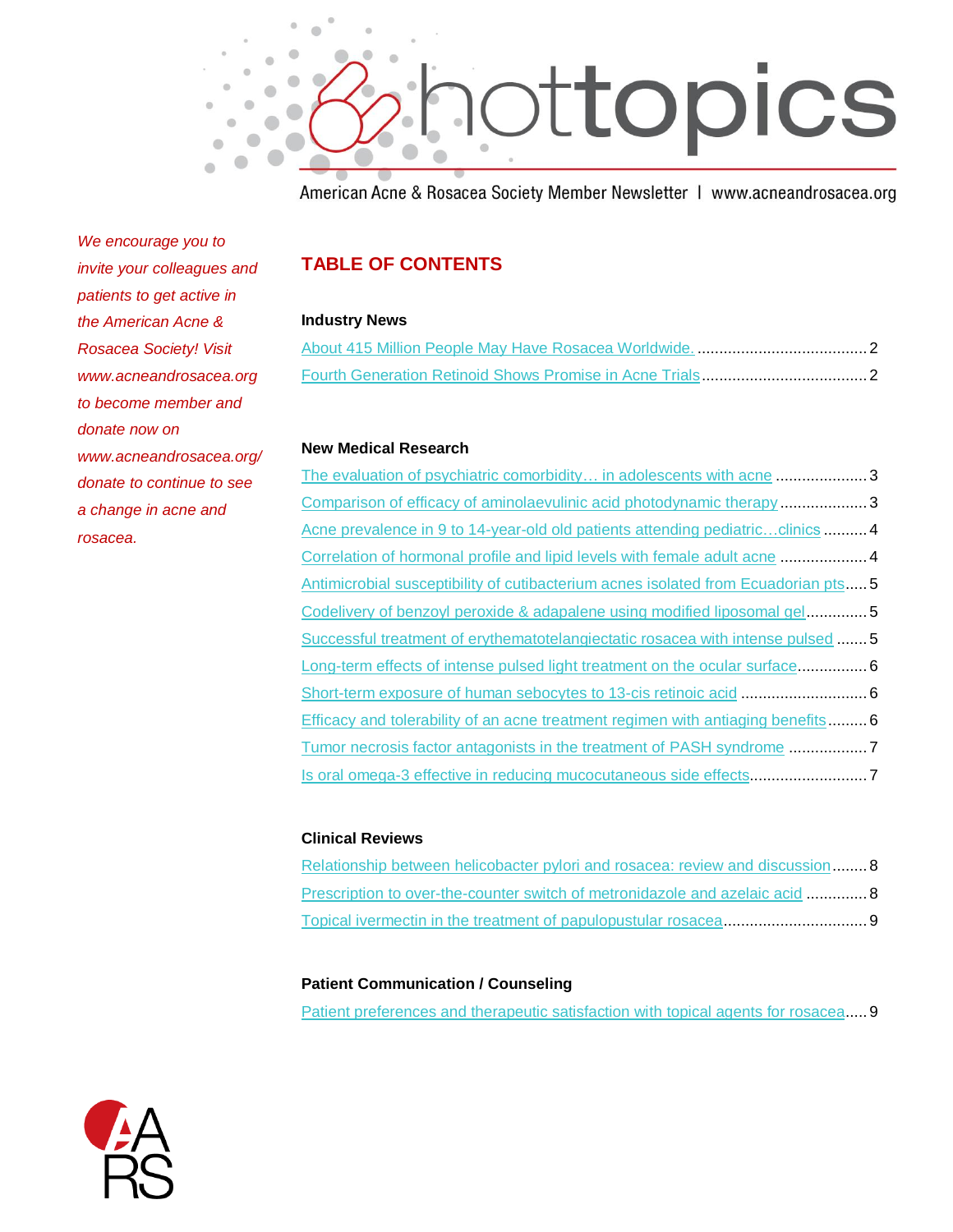<span id="page-2-0"></span>**About 415 Million People May Have Rosacea Worldwide.** Practical Dermatology, DermWire. Wednesday, July 11, 2018. [http://practicaldermatology.com/dermwire/2018/07/11/about-415-million-people-may-have-rosacea](http://practicaldermatology.com/dermwire/2018/07/11/about-415-million-people-may-have-rosacea-worldwide)[worldwide](http://practicaldermatology.com/dermwire/2018/07/11/about-415-million-people-may-have-rosacea-worldwide) 

As many as 415 million people worldwide may have rosacea, according to new research in the British Journal of Dermatology. Dr. Jacob Thyssen and colleagues at the University of Copenhagen, Denmark, conducted a systematic review of population-based studies that included information on the incidence and prevalence of rosacea. Data was collected from 32 studies around the world, comprising 26.5 million patients. The proportion with rosacea in the individual studies ranged from 0.09 percent to 22.41 percent, and when the studies were pooled together, the proportion was 5.46 percent, which translates to 414,960,000 rosacea sufferers worldwide. However, depending on how the researchers obtained the data, the proportion of rosacea sufferers varied significantly. The prevalence of rosacea was highest when self-reported, with a rate of 9.71 percent (737,960,000), while the rate of dermatologistdiagnosed rosacea was 5.53 percent (420,280,000). "Many factors may contribute to the difference in estimates," Dr. Thyssen says in a news release. "While many more people may self-diagnose rosacea than are actually suffering from the condition, correct diagnosis by a physician may depend on the physician's experience as well as the patient's appearance at the time of the exam." Dr. Thyssen and colleagues said further research will be needed to more precisely determine the number of rosacea patients worldwide. Although no epidemiological studies have been published in the United States, the National Rosacea Society has estimated the number of Americans with rosacea to be more than 16 million, based on a 5 percent prevalence rate determined by analysis of worldwide studies and the ethnic composition of the population nationwide."Despite being a relatively common skin condition, only around 18 percent of Americans with rosacea are believed to be currently under medical treatment for their condition," says Dr. John Wolf, chairman of dermatology at Baylor College of Medicine in Waco, Texas, in a news release. "Many of those with milder rosacea may not even realize they have a disease that can be treated, instead using over-thecounter skin care products or covering their redness with makeup. However, there are now more medical therapies available for rosacea's signs and symptoms than ever before, even for mild cases."

<span id="page-2-1"></span>**Fourth Generation Retinoid Shows Promise in Acne Trials.** Practical Dermatology, DermWire. Wednesday, July 11, 2018. [http://practicaldermatology.com/dermwire/2018/07/11/fourth-generation-retinoid-shows-promise-in-acne](http://practicaldermatology.com/dermwire/2018/07/11/fourth-generation-retinoid-shows-promise-in-acne-trials)[trials](http://practicaldermatology.com/dermwire/2018/07/11/fourth-generation-retinoid-shows-promise-in-acne-trials) 

New research reveals that trifarotene, a fourth-generation retinoid with potent and selective activity against only one particular retinoic acid receptor, may have an improved efficacy and safety profile compared with less selective retinoids. The findings appear in the British Journal of Dermatology. Trifarotene is expected to result in low systemic levels, while retaining strong activity at the skin. This is likely to lead to reduced side effects. "The pharmacological potency of trifarotene translates from in vitro models to topically treated human skin in vivo, resulting in the modulation of biological pathways that collectively are expected to translate into strong clinical efficacy in acne," says senior author Dr. Johannes Voegel, of Galderma R&D, in France, in a news release. "As trifarotene is expected to be rapidly eliminated in the blood stream, this drug should be particularly useful for the treatment of large skin surface areas, including the back and chest of acne patients."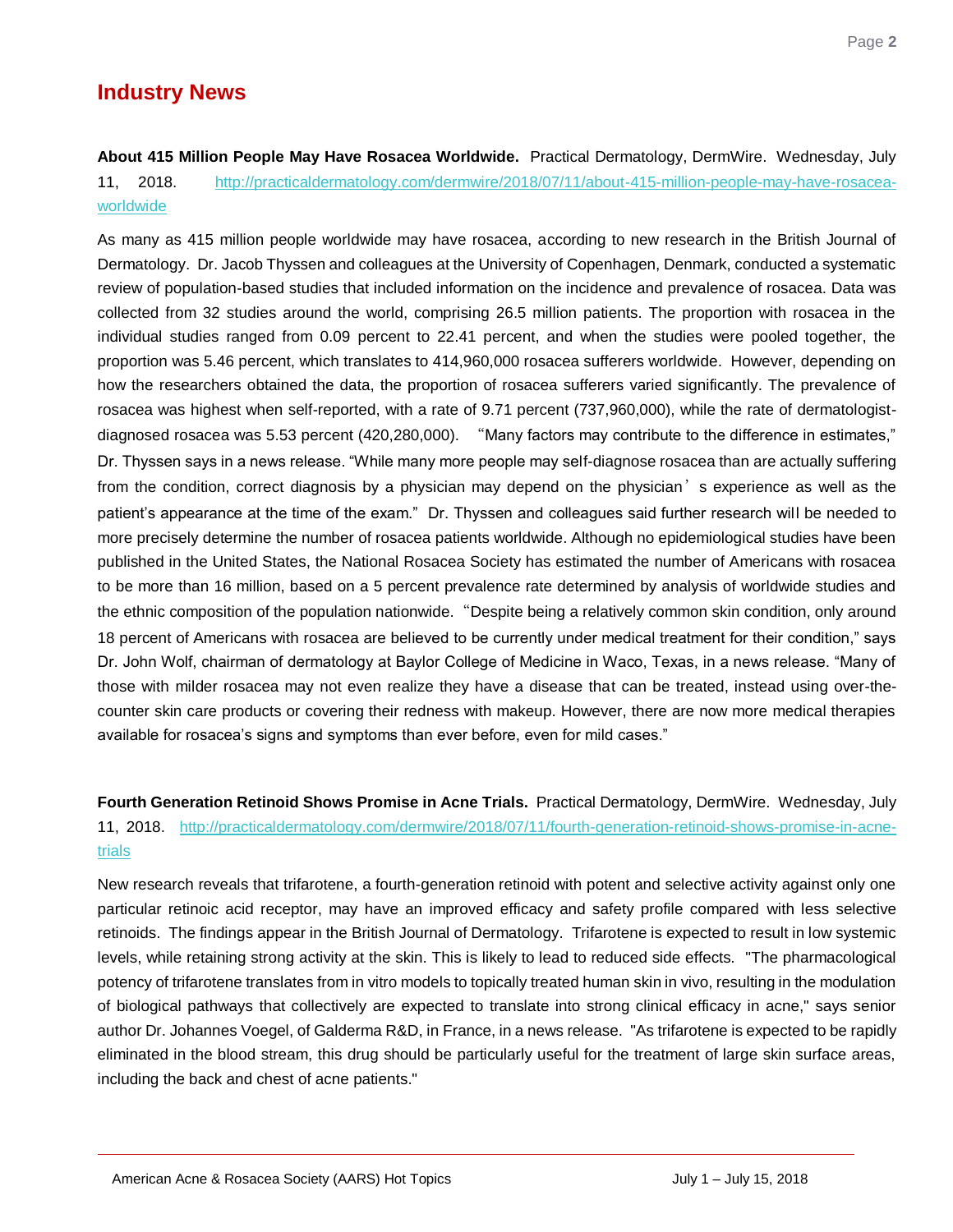## **New Medical News**

<span id="page-3-0"></span>**The evaluation of psychiatric comorbidity, self-injurious behavior, suicide probability, and other associated psychiatric factors (lonileness, self-esteem, life satisfaction) in adolescents with acne: A clinical pilot study.**  Özyay Eroğlu F, Aktepe E, Erturan İ. J Cosmet Dermatol. 2018 Jul 11. doi: 10.1111/jocd.12708. [Epub ahead of print] <https://www.ncbi.nlm.nih.gov/pubmed/29992785>

Background: Since adolescents are psychologically more unstable, the emergence of acne vulgaris during adolescence makes this disease a focal point of concern for many individuals. AIM: In this study, psychiatric comorbidity and levels of self-injurious behavior, suicide probability, life satisfaction, self-esteem and loneliness in adolescents with acne was assessed and compared with a control group. Methods: The study was conducted with 104 adolescents with acne and 102 age- and sex-matched healthy controls. The Rosenberg Self-Esteem Scale, Suicide Probability Scale (SPS), Life Satisfaction Inventory, Short form of the UCLA Loneliness Scale and Inventory of Statements About Self-Injury (ISAS) were administered to the case and control groups. Both groups were assessed according to the Schedule for Affective Disorders and Schizophrenia for School-Age Children-Present and Lifetime Version-Turkish Version. Results: Adolescents with acne were found to have lower levels of self-esteem and life satisfaction and higher levels of loneliness compared to controls. The mean scores of SPS and its negative selfevaluation/hostility subscales were found to be significantly higher in adolescents with acne. The presence of selfinjurious behavior and psychiatric comorbidity were shown to be significantly higher in adolescents with acne. Conclusions: The presence of high levels of psychiatric comorbidity, suicide probability, and self-injurious behavior in adolescents with acne in our study suggests that psychiatric evaluation should be included in acne treatment plans. Psychological assessment of adolescents with acne vulgaris is important for contributing to the detection of any potential covert sexual abuse. Our study demonstrates the importance of a multidisciplinary approach for acne treatment.

<span id="page-3-1"></span>**Comparison of efficacy of aminolaevulinic acid photodynamic therapy versus adapalene gel plus oral doxycycline for treatment of moderate acne vulgaris - a simple, blind, randomized, and controlled trial.** Nicklas C, Rubio R, Cárdenas C, Hasson A. Photodermatol Photoimmunol Photomed. 2018 Jul 11. doi: 10.1111/phpp.12413. [Epub ahead of print] <https://www.ncbi.nlm.nih.gov/pubmed/29993146>

Background: Although progress has been made in the study of photodynamic therapy for acne, studies using current recommended therapies as active comparators are lacking. Methods: Randomized, controlled trial involving 46 patients with moderate inflammatory facial acne, 23 patients received two sessions of PDT separated by 2 weeks (ALA20% incubated 1.5 hours before red light irradiation with 37J/cm2 fluence) and 23 patients received doxycycline 100mg/day plus adapalene gel 0.1%. In both groups, from the sixth week, we started adapalene gel 0.1% as maintenance therapy until 12 weeks of follow-up. Primary end point was the reduction of acne lesions at the 6-week follow-up, which was evaluated by 2 investigators blinded to the intervention. Results: The median percent reductions in non-inflammatory lesion count ( $p=0.013$ ) and total lesions ( $p=0.038$ ) at 6 weeks was found to be significantly higher in the group receiving PDT. At 12 weeks there was a greater reduction of inflammatory lesions in PDT group with 84% versus 74% for group who received doxycycline plus adapalene ( $p = 0.020$ ) as well as in reducing total lesions with 79% versus 67% respectively ( $p = 0.026$ ). No severe side-effects were observed for either therapy. Conclusions: ALA-PDT offers promise as an alternative treatment for moderately severe inflammatory acne that has a higher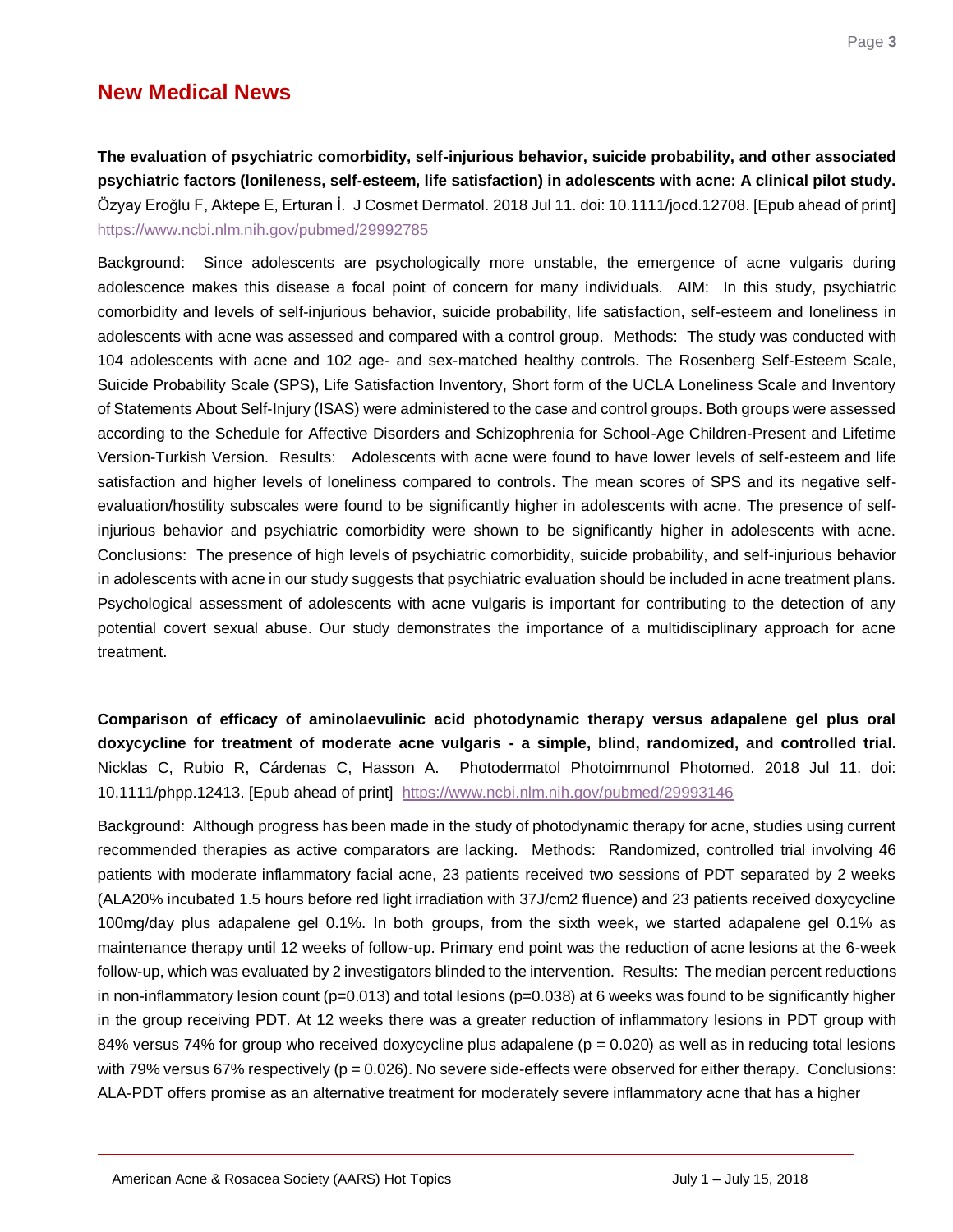effectiveness than the combination of doxycycline and adapalene gel in reducing noninflammatory and total lesions at 6 weeks. There were significantly superior reductions at 12 weeks in the combination of PDT group followed by adapalene gel in total, inflammatory, and noninflammatory lesions.

<span id="page-4-0"></span>**Acne prevalence in 9 to 14-year-old old patients attending pediatric ambulatory clinics in Italy.** Napolitano M, Ruggiero G, Monfrecola G, Megna M. Int J Dermatol. 2018 Jul 5. doi: 10.1111/ijd.14138. [Epub ahead of print] <https://www.ncbi.nlm.nih.gov/pubmed/29974945>

Background: Acne vulgaris is a chronic inflammatory skin disease of the pilosebaceous follicles that affects patients of all ages with a younger onset being more common than in the past. Objectives: To investigate on the prevalence, clinical features and treatments of acne in 9 to 14-year-old patients. Methods: A prospective observational study was conducted between April 2016 and May 2016. The study population consisted of patients attending 32 different pediatric ambulatory clinics located in Italy (North: 56.25%, Center: 18.75%, South: 25%). For each patient, a specific questionnaire was registered: i) demographic data; ii) past personal history of acne; iii) auxologic parameters. Further data were gathered for patients suffering from acne at study enrollment: i) body areas involved by the disease; ii) acne severity evaluated through a 0-5 scale (Global Evaluation Acne scale); iii) acne treatments. Results: A total of 683 children (49.2% male; mean age 11.05  $\pm$  1.4 years) were enrolled. Acne was present in 234/683 (34.3%) of the patients, and its prevalence increased with age being higher after 13 years of age (85/234; 36.3%) and lowest at 9 years of age (14/234; 6%). The majority of the patients suffering from acne showed a mild or almost clear disease state severity (GEA scale 1 or 2) (207/234, 88.5%), whereas severe or very severe forms (GEA scale 4 or 5) represented only 4/234, 1.7% of the cases. Conclusions: Acne is not a rare disease in pre-adolescent age. Adequate and prompt treatment is also needed in this class of patient to minimize disease burden and potential future disease worsening.

## <span id="page-4-1"></span>**Correlation of hormonal profile and lipid levels with female adult acne in a tertiary care center of Nepal.** Shrestha S. J Nepal Health Res Counc. 2018 Jul 3;16(2):222-227. https://www.ncbi.nlm.nih.gov/pubmed/29983441

Background: Acne beyond 25 years of age is frequently associated with hormonal derangement in women. Hormonal association provides the impetus for hormonal therapy as well as underpins the need for blood investigations in this population. Hence, we aim to estimate the presence of hormonal derangement and lipid alteration in female adult acne. Methods: A prospective, observational study was conducted in Dhulikhel Hospital from July 2015 to February 2016. Females older than 25 years with acne were taken in the study after informed consent. Total 100 patients were enrolled after sample size estimation. Hormonal paneland lipid profile were measured. Hormones tested were androgens, C-peptide and thyroid stimulating hormone. Data analysis was done with SPSS-23. Bivariate analysis was done by chi-square test for categorical data. Results: In this study, majority of patients were younger than 30 years (70.5%) and perioral area most commonly involved. Hormonal alteration was seen in 37.2% patients, among which17.9% had hyperandrogenism, 15.4% had abnormal thyroid level and 10.3% had high C-peptides respectively. Lipid profile was altered in 15.4% patients. Hormonal alteration had significant association with irregular menstruation (P<0.05) but not acne severity. Conclusions: We observed hormonal alteration frequently in females with adult acne, which comprised of various hormonal parameters including hyperandrogenism. Hormonal alteration reflects deranged metabolic milieu and we suggest that wide hormonal panel should be done in female adult acne. Relationship of hormones with menstrual irregularity but not with acne severity, suggest that clinical symptoms should lead hormonal investigations in all grades of acne.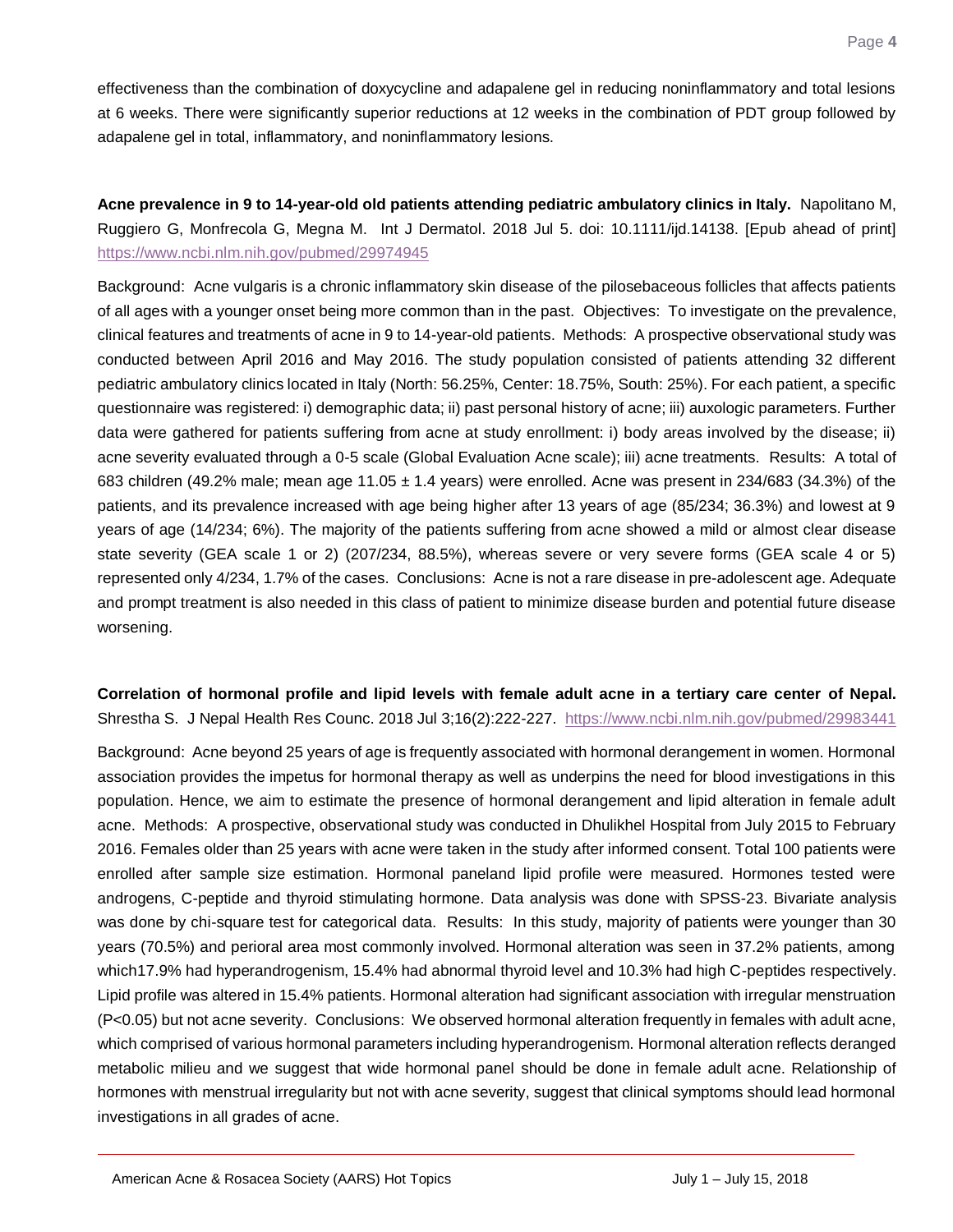<span id="page-5-0"></span>**Antimicrobial susceptibility of cutibacterium acnes isolated from Ecuadorian patients with acne vulgaris.**  Solís MB, Zurita J, Velasco N, Dressendorfer LM. Skinmed. 2018 Jun 1;16(3):159-165. eCollection 2018. <https://www.ncbi.nlm.nih.gov/pubmed/29989535>

Antimicrobial resistance to Cutibacterium acnes has become a worldwide problem in the last century, but there are no previous studies on antibiotic susceptibility patterns of this bacterium in Ecuador. A total of 129 skin swabs were collected from patients with acne vulgaris (AV) attending the dermatology department of a hospital in Quito, Ecuador, from July to August 2015. The patients selected had received registered antimicrobial therapy on at least one occasion before sampling. Microbiological procedures were performed according to conventional methods. The species of isolates were identified using a mass spectrometer system (matrix-assisted laser desorption ionization time-offlight [MALDI-TOF]). Antibiotic susceptibility tests on isolated Cutibacterium were performed using an anaerobe-sensitive panel (ANO2; Thermo Fisher; TREK Diagnostic Systems Ltd., West Sussex, UK).

<span id="page-5-1"></span>**Codelivery of benzoyl peroxide & adapalene using modified liposomal gel for improved acne therapy.** Jain S, Kale DP, Swami R, Katiyar SS. Nanomedicine (Lond). 2018 Jun;13(12):1481-1493. doi: 10.2217/nnm-2018-0002. Epub 2018 Jul 4. <https://www.ncbi.nlm.nih.gov/pubmed/29972675>

Aim: Current study investigates therapeutic efficacy and tolerability of benzoyl peroxide (BPO)- and adapalene (AD) loaded modified liposomal gel (BPO-AD-mLipo gel) for improved acne therapy. Materials & method: BPO-AD-mLipo were optimized and loaded in Carbopol gel. Both BPO-AD-mLipo and BPO-AD-mLipo-gel were extensively characterized for different quality attributes. Ex vivo dermal bioavailability, dermal distribution, in vivo anti-acne efficacy and skin irritation studies were performed and compared with marketed formulation (Epiduo®, Galderma Laboratories LP, TX, USA). Results: BPO-AD-mLipo illustrated size 256.4 ± 9.3 nm with polydispersity index ∼ 0.2. Significantly enhanced dermal bioavailability (AD-2.1, 5.4; BPO-3.0, 7.83-fold) and reduction in skin irritation and papule density in animal model were observed with BPO-AD-mLipo-gel as compared with free drugs and Epiduo, respectively. Conclusion: BPO-AD-mLipo gel provides effective and safer alternative approach for codelivery of antiacne drugs.

<span id="page-5-2"></span>**Successful treatment of erythematotelangiectatic rosacea with intense pulsed light: Report of 13 cases.** Tsunoda K, Akasaka K, Akasaka T, Amano H. J Dermatol. 2018 Jun 28. doi: 10.1111/1346-8138.14513. [Epub ahead of print] <https://www.ncbi.nlm.nih.gov/pubmed/29952023>

Here, we describe the use of intense pulsed light (IPL) treatment for 13 cases of erythematotelangiectatic rosacea delivered in three sessions. For two-step irradiation, after the whole face had been irradiated using conventional IPL equipment covering a wide area, localized IPL spot irradiation was performed for visibly dilated capillaries. The therapeutic effect was evaluated by image analysis using Image J and scored by 10 dermatologists using two IPL instruments in combination. This therapeutic approach was found to be much more effective than irradiation using a single instrument. Our findings demonstrate that IPL irradiation using the present method can deliver a sufficient therapeutic effect even with a small number of treatment sessions. Although rosacea is difficult to treat, we believe that IPL can be therapeutically useful in such cases.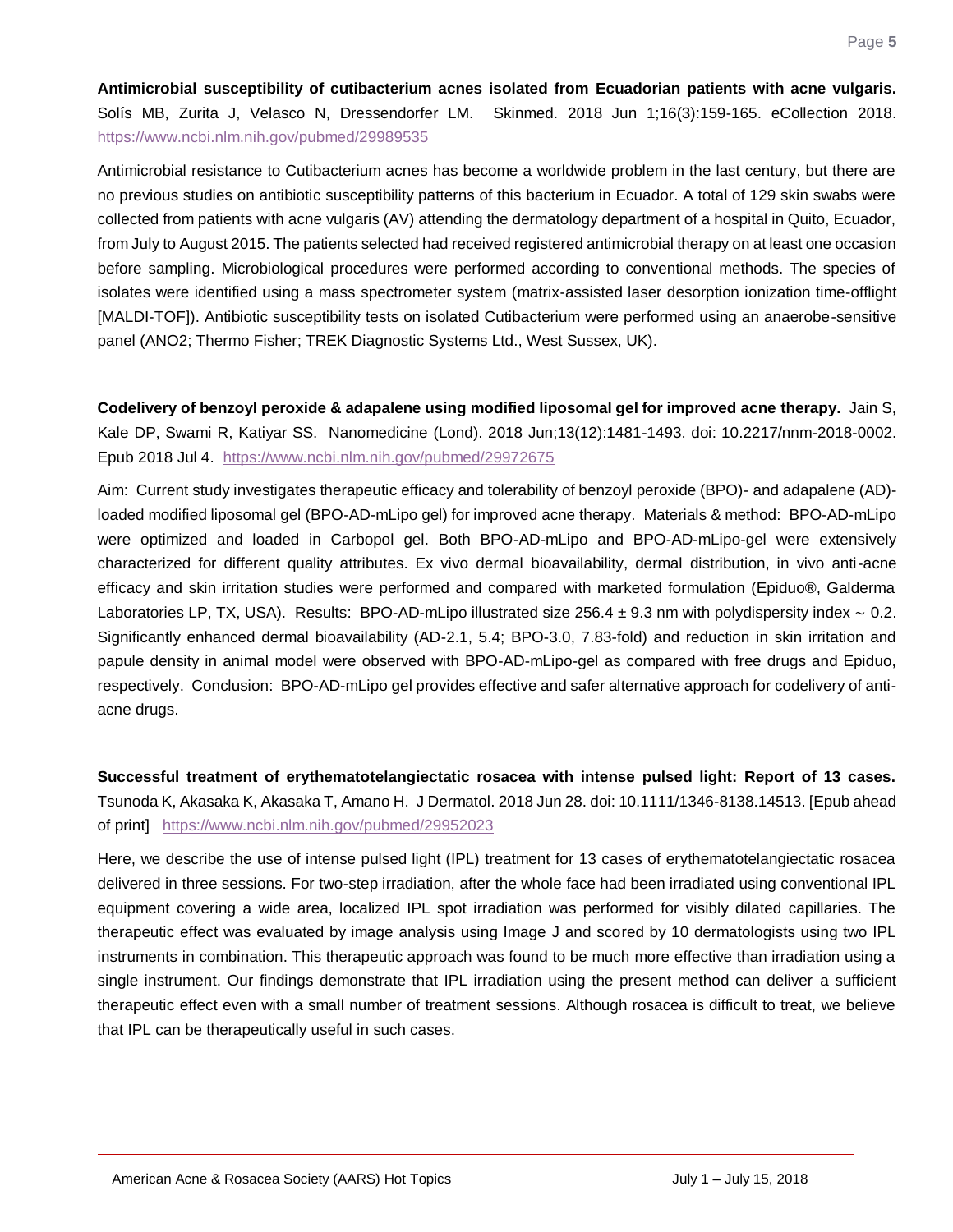<span id="page-6-0"></span>**Long-term effects of intense pulsed light treatment on the ocular surface in patients with rosacea-associated meibomian gland dysfunction.** Seo KY, Kang SM, Ha DY, et al. Cont Lens Anterior Eye. 2018 Jun 26. pii: S1367- 0484(17)30444-7. doi: 10.1016/j.clae.2018.06.002. [Epub ahead of print] <https://www.ncbi.nlm.nih.gov/pubmed/29958778>

Purpose: We aimed to determine the long-term effects of intense pulsed light (IPL) treatment in rosacea-associated meibomian gland dysfunction (MGD). Methods: We enrolled 17 rosacea subjects with moderate and severe MGD who underwent four IPL sessions at 3-week intervals and were followed up for 12 months. The subjects underwent clinical examinations at baseline (first IPL) and at 3 (second), 6 (third), 9 (fourth), and 12 weeks, as well as 6 and 12 months, after baseline. Ocular surface parameters, including the Ocular Surface Disease Index (OSDI), tear breakup time (TBUT), staining score, and noninvasive Keratograph tear break-up time (NIKBUT), as well as meibomian gland parameters, including the lid margin vascularity and meibum expressibility and quality, were evaluated. Results: All ocular surface and meibomian gland parameters for all subjects exhibited significant changes from baseline to the final examination (Friedman, P < 0.050 for all). In particular, improvements in the lower lid margin vascularity, meibum expressibility and quality, and ocular symptoms persisted up to the final examination (Wilcoxon, P < 0.050 for all). However, the improvements of TBUT, staining score, and NIKBUT after IPL were not maintained at 6 and 12 months after baseline. Conclusions: In rosacea-associated MGD, four IPL treatments at 3-week intervals can improve longterm lid parameters and ocular symptoms without adverse effects.

<span id="page-6-1"></span>**Short-term exposure of human sebocytes to 13-cis retinoic acid induces acnegenic changes.** Burney W, Bosanac SS, Nguyen C, et al. Br J Dermatol. 2018 Jun 23. doi: 10.1111/bjd.16837. [Epub ahead of print] <https://www.ncbi.nlm.nih.gov/pubmed/29934942>

Acne vulgaris is the most common skin disorder and contributes an estimated 0.29% of the global burden of disease. The pathophysiology of acne involves excess sebum production and altered lipid composition by the sebaceous glands, follicular hyperkeratinization, bacterial colonization by Cutibacterium acnes (C. acnes), and perifollicular inflammation. 13-cis Retinoic Acid (13-cis RA), also known as isotretinoin, is the only acne therapy that targets all four pathologic mechanisms and is often prescribed to patients with severe acne. This article is protected by copyright. All rights reserved.

#### [Download Reference Document](http://files.constantcontact.com/c2fa20d1101/e3b597ab-655f-4474-b457-fea3e592667e.pdf?ver=1530233412000)

<span id="page-6-2"></span>**Efficacy and tolerability of an acne treatment regimen with antiaging benefits in adult women: A pilot study**. Jiang LI, Hino PD, Parker L, et al. J Clin Aesthet Dermatol. 2018 Jun;11(6):46-51. Epub 2018 Jun 1. <https://www.ncbi.nlm.nih.gov/pmc/articles/PMC6011872/>

Objective: The objective of this study was to assess clinical safety and efficacy of a novel acne treatment regimen in adult women. Methods: Participants in the study included an ethnically diverse group of adult women (n=24) with mildto-moderate acne who were treated twice daily with a topical regimen (cleanser, acne cream, and rebalancing gel) for eight weeks. Following baseline assessments, subjects returned to clinic at Weeks 2, 4, and 8 for clinical assessments and self-assessment questionnaires. Results: Twenty-one of the 24 enrolled women completed the eight-week clinical trial. Statistically significant clinical improvements were seen in both acne and aging parameters over time. The product regimen was well tolerated without adverse reactions commonly seen with topical acne products. Conclusion: The regimen demonstrated efficacy and tolerability in adult women with acne and signs of skin aging.

[Download Reference Document](http://files.constantcontact.com/c2fa20d1101/45a2fea6-0333-463a-8004-636fba1b0ce8.pdf)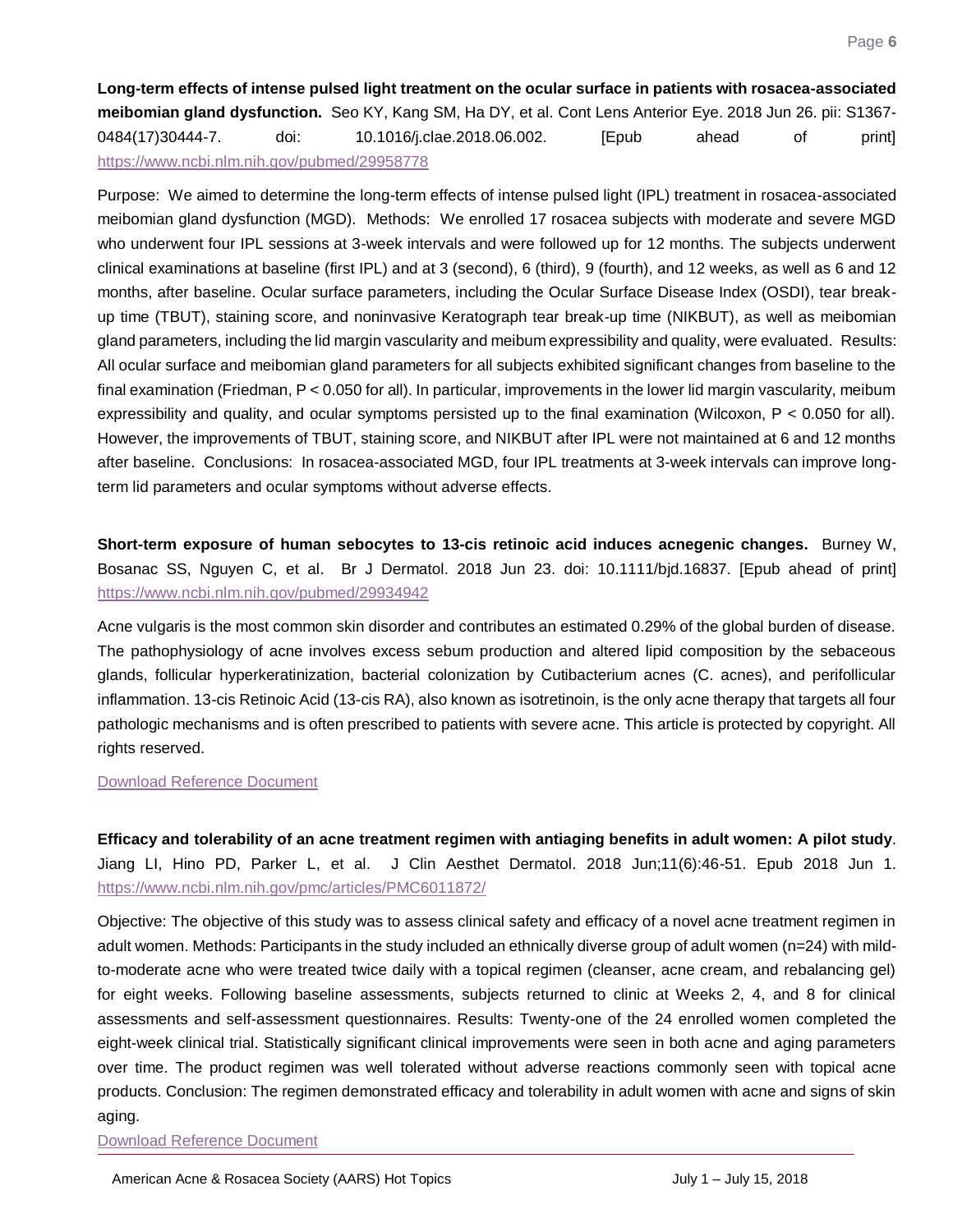<span id="page-7-0"></span>**Tumor necrosis factor antagonists in the treatment of pyoderma gangrenosum, acne, and suppurative hidradenitis (PASH) syndrome**. Saint-Georges V, Peternel S, Kaštelan M, Brajac I. Acta Dermatovenerol Croat. 2018 Jun;26(2):173-178.<https://www.ncbi.nlm.nih.gov/pubmed/29989876>

The clinical triad of pyoderma gangrenosum (PG), acne and suppurative hidradenitis (HS) has been described under the acronym PASH syndrome and is considered to represent a distinct entity in the group of autoinflammatory diseases. It is a fairly new, only recently recognized disorder with a limited number of reported cases and without defined treatment recommendations. We aimed to summarize currently available data on the use of tumor necrosis factor (TNF) antagonists in the management of PASH syndrome and report on our own experience with the use of adalimumab in a patient presenting with this specific constellation of clinical signs and symptoms. Among the 11 cases identified in the literature, infliximab and adalimumab were the most commonly used agents, both exhibiting favorable effects in the majority of, but not all, patients. This was particularly evident in terms of relatively rapid remission of PG whereas HS lesions seemed to be more resistant to treatment. In our patient, adalimumab monotherapy resulted in a remarkable and sustained remission, although significant improvement of HS lesions was observed only from week 16 of therapy onwards. In summary, TNF antagonists are a promising treatment for PASH; however, conclusions regarding the choice of a specific agent, optimal dosing or use in combination with other treatment modalities cannot yet be drawn.

<span id="page-7-1"></span>**Is oral omega-3 effective in reducing mucocutaneous side effects of isotretinoin in patients with acne vulgaris?** Mirnezami M, Rahimi H. Dermatol Res Pract. 2018 May 29;2018:6974045. doi: 10.1155/2018/6974045. eCollection 2018. <https://www.ncbi.nlm.nih.gov/pmc/articles/PMC5996413/>

Background. Acne vulgaris is an inflammatory disease of pilosebaceous units which may cause permanent dyspigmentation and/or scars if not treated. Isotretinoin is recommended in the treatment of recalcitrant or severe acne, but it is associated with common adverse effects that frequently result in patients incompliance and discontinuation of the drug. The present study was designed to assess the efficacy of oral omega-3 in decreasing the adverse effects of isotretinoin. Materials and Methods. In this randomized double-blind clinical trial, a total of 118 patients with moderate or severe acne were randomly divided into two (case and control) groups. The control group was treated with isotretinoin 0.5 mg/kg, and the case group was treated with the same dose of isotretinoin combined with oral omega-3 (1 g/day). The treatment was lasted for 16 weeks and mucocutaneous side effects of isotretinoin were recorded and compared between the two groups in weeks 4, 8, 12, and 16. Results. Cheilitis (at weeks 4, 8, and 12), xerosis, dryness of nose at all weeks, and dryness of eyes (at week 4) were less frequent in the group that received isotretinoin combined with oral omega-3 compared to the group that received isotretinoin alone. Conclusion. Administration of oral omega-3 in acne patients who are receiving isotretinoin decreases the mucocutaneous side effects of isotretinoin. This trial is registered with  IRCT201306238241N2.

[Download Reference Document](http://files.constantcontact.com/c2fa20d1101/55487a70-0d8d-4d84-bb5f-a71d75881151.pdf)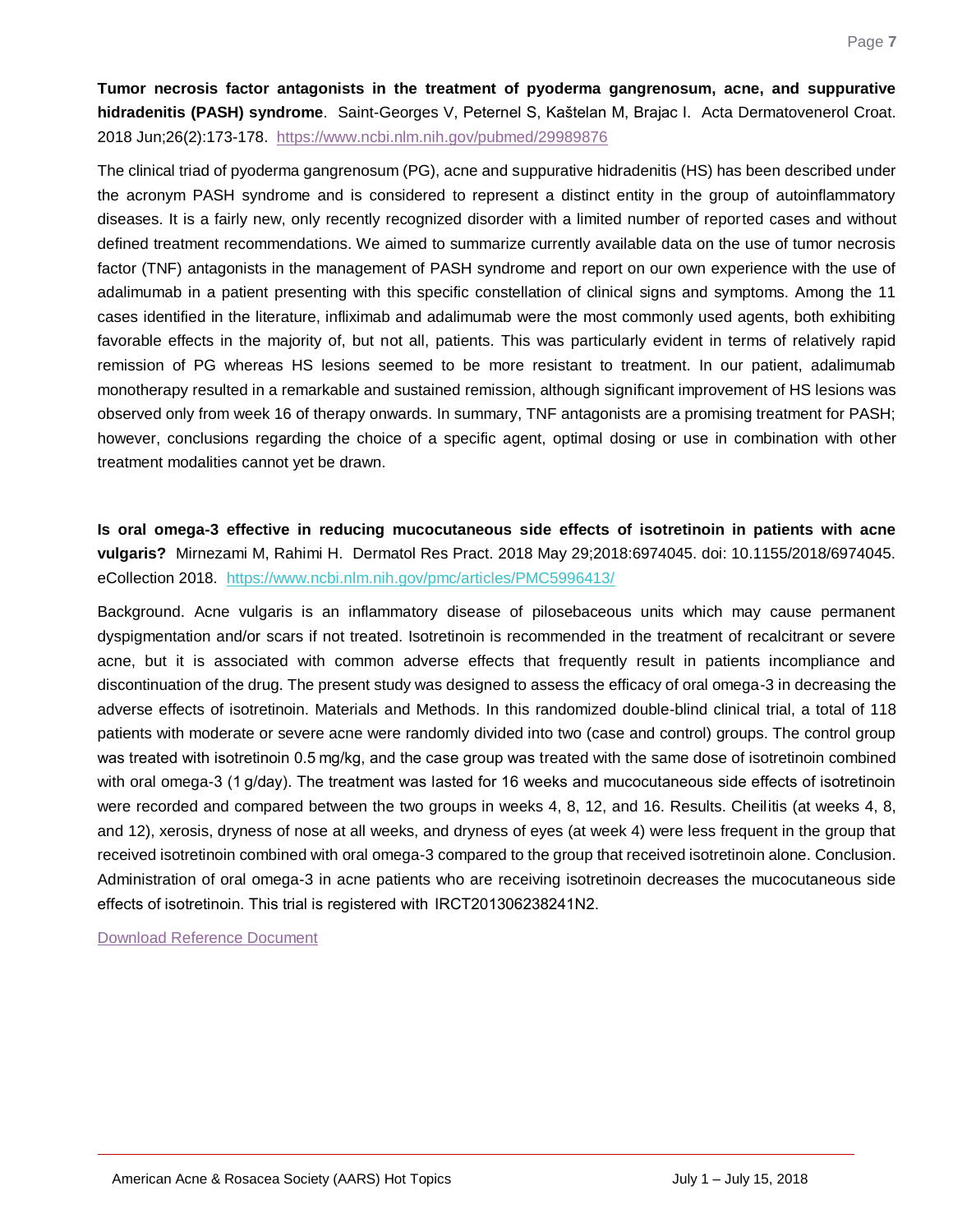## **Clinical Reviews**

<span id="page-8-0"></span>**Relationship between helicobacter pylori and rosacea: review and discussion.** Yang X. BMC Infect Dis. 2018 Jul 11;18(1):318. doi: 10.1186/s12879-018-3232-4.<https://www.ncbi.nlm.nih.gov/pmc/articles/PMC6042414/>

Background: Rosacea is an inflammatory disease affecting the central part of face characterized by persistent or recurrent episodes of erythema, papules, pustules and telangiectasias of unknown etiology. Helicobacter pylori (H. pylori) is a gram-negative bacillus, which is one of the main causes of chronic gastritis, gastric cancer and gastrointestinal ulcers. Recent evidences have suggested that H. pylori infection is closely related to the occurrence of diseases. In recent years, studies have found that Helicobacter pylori infection is associated with the occurrence of acne rosacea. So the treatment of Helicobacter pylori infection may be a therapeutic method of acne rosacea. But it continues to be controversial. In other studies, the treatment of Helicobacter pylori did not significantly reduce the severity of acne rosacea. To further explore the association between acne rosacea and Helicobacter pylori infection, a summarize method was used to study the relationship between acne rosacea and Helicobacter pylori, providing reference for clinical acne rosacea therapy. Methods: Systematic searches were conducted on Wanfang Data, CQVIP, Springer, Public Health Management Corporation (PHMC), CNKI, and Pubmed, from January 1, 2008 to Mar. 1, 2018, using Helicobacter pylori and rosacea to retrieve the literature. Depending on the inclusion and exclusion criteria, 27 articles considered or confirmed the correlation between H. pylori and rosacea. Results: Epidemiological investigations and experiments have confirmed that H. pylori infection is associated with the development of rosacea. The effect of anti-H. pylori therapy is better than the routine therapy for rosacea. H. pylori can stimulate the immune system to produce a large number of inflammatory mediators, leading to the occurrence and aggravation of rosacea inflammation. Conclusions: It is confirmed that H. pylori infection is involved in the development of rosacea. It is suggested that rosacea patients should be tested for H. pylori infection, the H. pyloripositive rosacea patients should be treated with eradication of H. pylori, so as to enhance the therapeutic effect of rosacea. This study adds that H. pylori infection is involved in the development of rosacea. Epidemiological investigations and experiments have confirmed the rationality. The effect of anti-H. pylori therapy is better than the routine therapy for rosacea. H. pylori-positive rosacea patients should be treated with the therapeutic method of eradication of H. pylori.

## [Download Reference Document](http://files.constantcontact.com/c2fa20d1101/146fe3c5-eb71-4c14-bb2e-3e669be7de3e.pdf)

<span id="page-8-1"></span>**Prescription to over-the-counter switch of metronidazole and azelaic acid for treatment of rosacea.** McGee JS, Wilkin JK. JAMA Dermatol. 2018 Jul 3. doi: 10.1001/jamadermatol.2018.1667. [Epub ahead of print] <https://www.ncbi.nlm.nih.gov/pubmed/29971432>

In 1951, the Durham-Humphrey Amendment to the US Federal Food, Drug, and Cosmetic Act of 1938 was enacted to label medications into 2 specific categories: prescription vs over the counter (OTC). This amendment required that any habit-forming or potentially harmful medications be dispensed under the direct guidance of a health care professional. "Rx to OTC switch" is defined as the transfer of prescription drugs to OTC status; it is a data-driven process, rigorously regulated by the US Food and Drug Administration (FDA). For the switch to occur, the candidate drug must demonstrate proven efficacy and a wide safety margin and bear understandable labeling for proper use. In recent decades, the increased demand by consumers to take charge of their own medical care has impelled the prescription to OTC switch of more than 100 medications that were previously available only by prescription. In this Viewpoint, we consider the possibility that the topical treatments for rosacea, specifically metronidazole and azelaic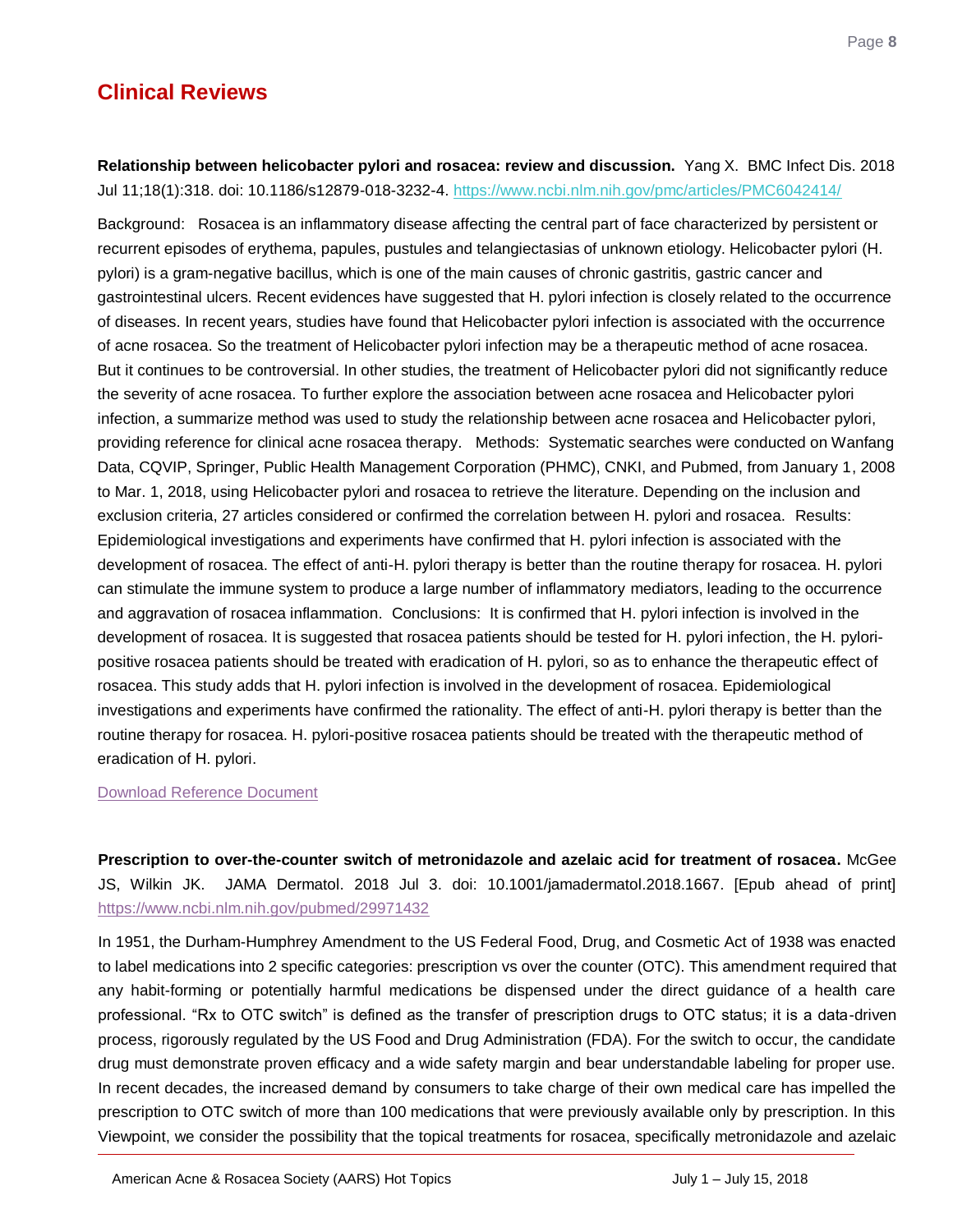acid, should undergo review for the prescription to OTC switch. We outline the potential advantages and disadvantages of such a switch.

[Download Reference Document](http://files.constantcontact.com/c2fa20d1101/38dbb2d0-53f8-426b-990b-e7cd9e1cc00e.pdf)

<span id="page-9-0"></span>**Topical ivermectin in the treatment of papulopustular rosacea: A systematic review of evidence and clinical guideline recommendations.** Ebbelaar CCF, Venema AW, Van Dijk MR. Dermatol Ther (Heidelb). 2018 Jun 25. doi: 10.1007/s13555-018-0249-y. [Epub ahead of print] https://www.ncbi.nlm.nih.gov/pubmed/29943217

Introduction: Rosacea is a chronic inflammatory skin disease with different phenotypes. There is accumulating evidence that the commensal Demodex mite is linked to papulopustular rosacea. Established treatment options, including topical metronidazole, azelaic acid, and tetracyclines, are thought to work through their anti-inflammatory effects. However, none of these therapies have been shown to be curative and are associated with frequent relapses. Therefore, new and improved treatment options are needed. Topical ivermectin 1.0% cream is a new option having both anti-inflammatory and acaricidal activity against Demodex mites which might pave the way to a more etiologic approach. Its use has now been widely adopted by clinical guidelines. The objective was to review the evidence and clinical guideline recommendations concerning ivermectin 1.0% cream in the treatment of papulopustular rosacea. Methods: A systematic review of both medical literature and clinical guideline recommendations was conducted. Numbers needed to treat (NNT) were calculated for relevant dichotomous outcomes (e.g., relapse rate and achieving full lesion clearance) to compare ivermectin with other established treatment options for rosacea. Results: The search identified three randomized trials, three extension studies, and two meta-analyses. Ivermectin has only been tested in moderate-to-severe papulopustular rosacea. Ivermectin is an effective treatment option for papulopustular rosacea and seems to be more effective than metronidazole (NNT = 10.5) at 12 weeks of treatment. Although ivermectin was numerically more effective than metronidazole at week 36 in preventing relapse (NNT = 17.5), relapse after discontinuation of treatment in both groups was common with 62.7% and 68.4% of patients relapsing. Based on limited generalizability of available evidence, clinical guidelines have yielded different treatment algorithms and, in some areas, conflicting recommendations. Conclusion: Topical ivermectin is an effective option in the treatment of papulopustular rosacea. Although ivermectin seems to be more effective than topical metronidazole, with both treatment options about two-thirds of patient relapsed within 36 weeks after discontinuation of treatment. More research is needed to establish the clinical benefit of ivermectin's acaricidal action in preventing relapse compared to other non-etiologic treatment approaches.

[Download Reference Document](http://files.constantcontact.com/c2fa20d1101/b0298c95-b039-4179-8a2b-dd9c028fd14f.pdf)

## **Patient Counseling/Communication**

<span id="page-9-1"></span>**Patient preferences and therapeutic satisfaction with topical agents for rosacea: A survey-based study**. Williamson T, Cheng WY, McCormick N, Vekeman F. Am Health Drug Benefits. 2018;11(2):97-106. <https://www.ncbi.nlm.nih.gov/pmc/articles/PMC5973247/>

Background: Rosacea is a chronic inflammatory skin disorder that primarily affects the convexities of the central face. Depending on the severity and type of rosacea, physicians may prescribe interventions such as behavioral changes, laser and intense pulsed light, as well as various pharmacologic therapies, including topical agents. The impact of side effects associated with topical treatments for rosacea on patient preferences and treatment satisfaction is not